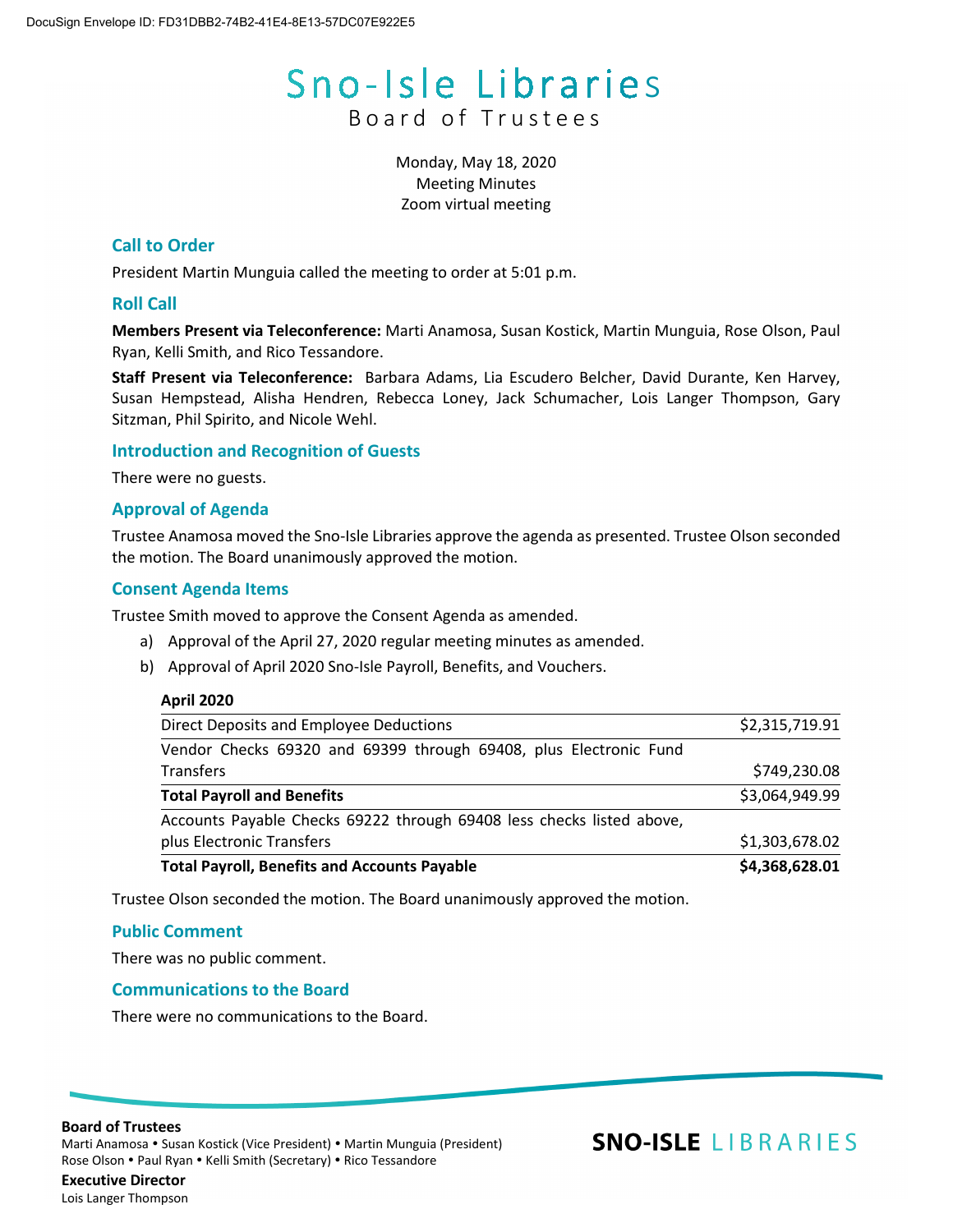# **Executive Director's Report**

#### **Meetings with elected officials and stakeholders**

Executive Director Thompson reported on the continuing updates Sno-Isle Libraries is providing to local and state elected officials.

# **Community events and board meetings**

Executive Director Thompson attended the following online meetings:

- Leadership Snohomish County Board meeting for May 2020.
- Snohomish County Economic Recovery Task Force.
- Snohomish County Reopening and Expanding Access to Government Facilities: Operational Practices.
- Snohomish County Department of Emergency Management Reopening and Expanding Access to Government Facilities: Operational Practices

## **Library updates and collaborations**

Public Services Director David Durante reported on the following library work and collaborations:

Continued online and remote services

- eBook and digital audiobook checkouts.
- Online reference services.
- Book clubs.
- Storytimes.
- Online trivia for adults and families.
- Socialization phone calls. 54,000 calls as of May 18, 2020.
- Online library card registration.

#### Reengineered library programs

- Craft & Chat.
- Reading with Rover.
- Humanities Washington programs.
- English Language Talk Times.
- Book-A-Librarian.

#### Current library program planning

- Worker retraining.
- Whidbey Reads.
- Online book talks.
- Re-engineering of summer reading program.

#### Future library program planning

- Contact-free services: Curbside pickup, books by mail, delivery.
- Collaboration with *Food Lifeline* to use library locations as food distribution sites.
- Holds lockers for library materials.
- Student internet access. 100 hotspots scheduled for deployment with an additional 400 orders placed.

# **SNO-ISLE LIBRARIES**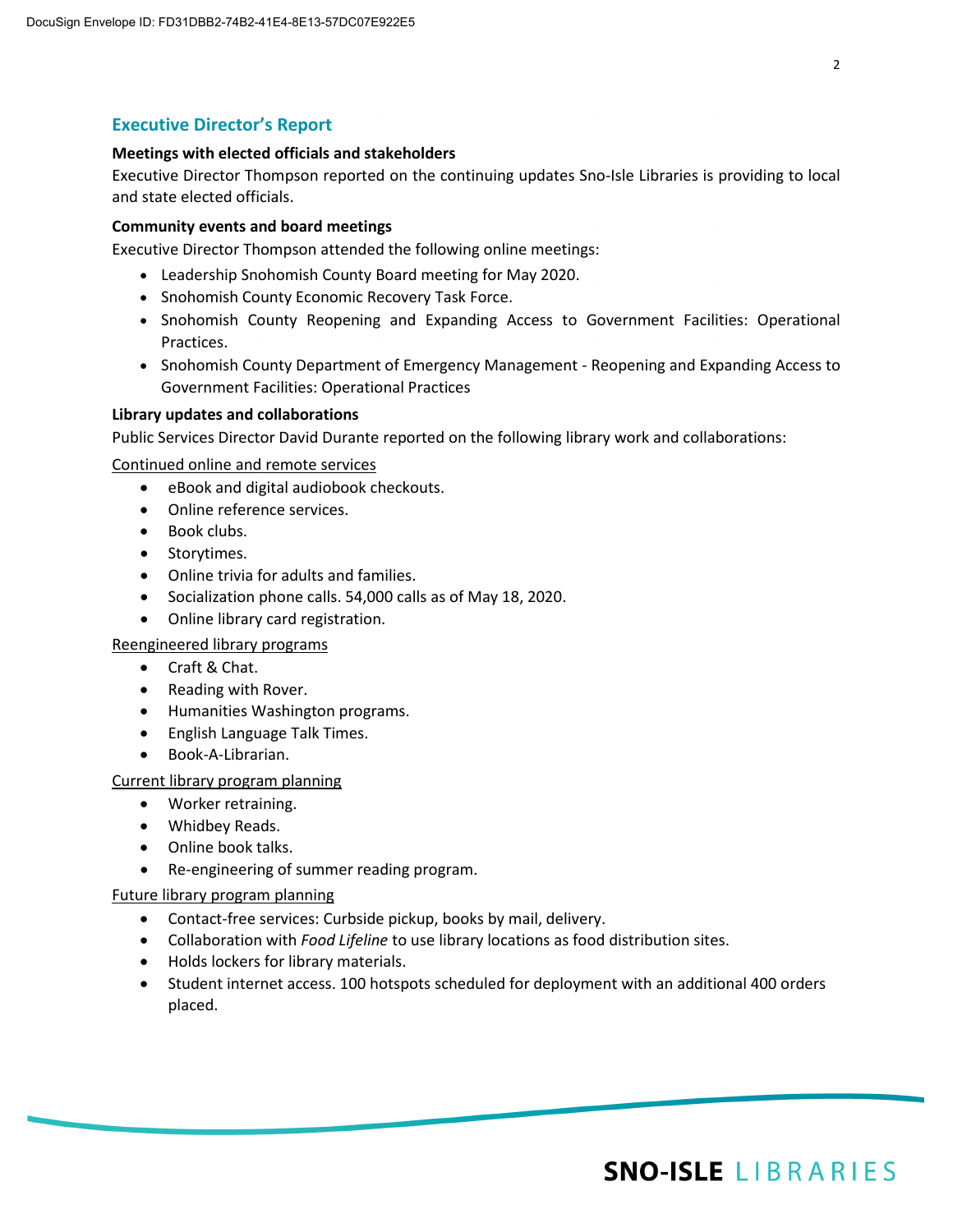#### **HR updates**

Executive Director Thompson informed the Board of two newly adopted temporary policies:

- FFCRA Temporary Policy: Emergency Family and Medical Leave Expansion Act (EFMLEA).
- FFCRA Temporary Policy: Emergency Paid Sick Leave Act (EPSLA).

The two policies establish guidelines to meet the Families First Coronavirus Response Act (FFCRA) requirements and are set to expire at the end of 2020.

#### **Other updates**

Executive Director Thompson provided an update on the COVID-19 response work currently underway.

Executive Director Thompson attended and participated in the following COVID-19 related response calls and online meetings:

- *The Urban Libraries Council (ULC) Directors.*
- *The ULC Independent District Directors.*
- *Puget Sound Library Directors.*
- *OCLC Directors Work Group.*
- *West Coast Directors.*
- Staff meetings April May 18, 2020:
	- o Thirty five library staff meetings.
	- o Three supervisors meetings.
	- o Three all-staff meetings.
	- o Seven drop-in meetings.

Executive Director Thompson reported on the following COVID-19 related work underway by library staff:

- The creation of a COVID-19 timeline. Ongoing updates are included as the situation evolves.
- Staff email updates. 43 updates have been sent to staff since February 28, 2020.
- Staff participation in three *Puget Sound Libraries* groups to coordinate service and advocacy work across our region.
- In partnership with Snohomish Health District, COVID-19 tests were administered at the Monroe Library on May 6-8, 2020. Additional locations are being considered.
- In partnership with the City of Sultan, laptops have been loaned to city staff to support remote work.

#### **Financial Update**

Administrative Services Director Gary Sitzman provided information on the current and projected impacts to Sno-Isle Libraries funding as a result of COVID-19.

# **Unfinished Business**

#### **Bylaws review/approval**

Executive Director Thompson thanked Trustee Anamosa for her work on the proposed bylaw updates.

Trustee Ryan moved the Sno-Isle Libraries Board of Trustees approve the Sno-Isle Libraries bylaws as presented. Trustee Anamosa seconded the motion. The Board unanimously approved the motion.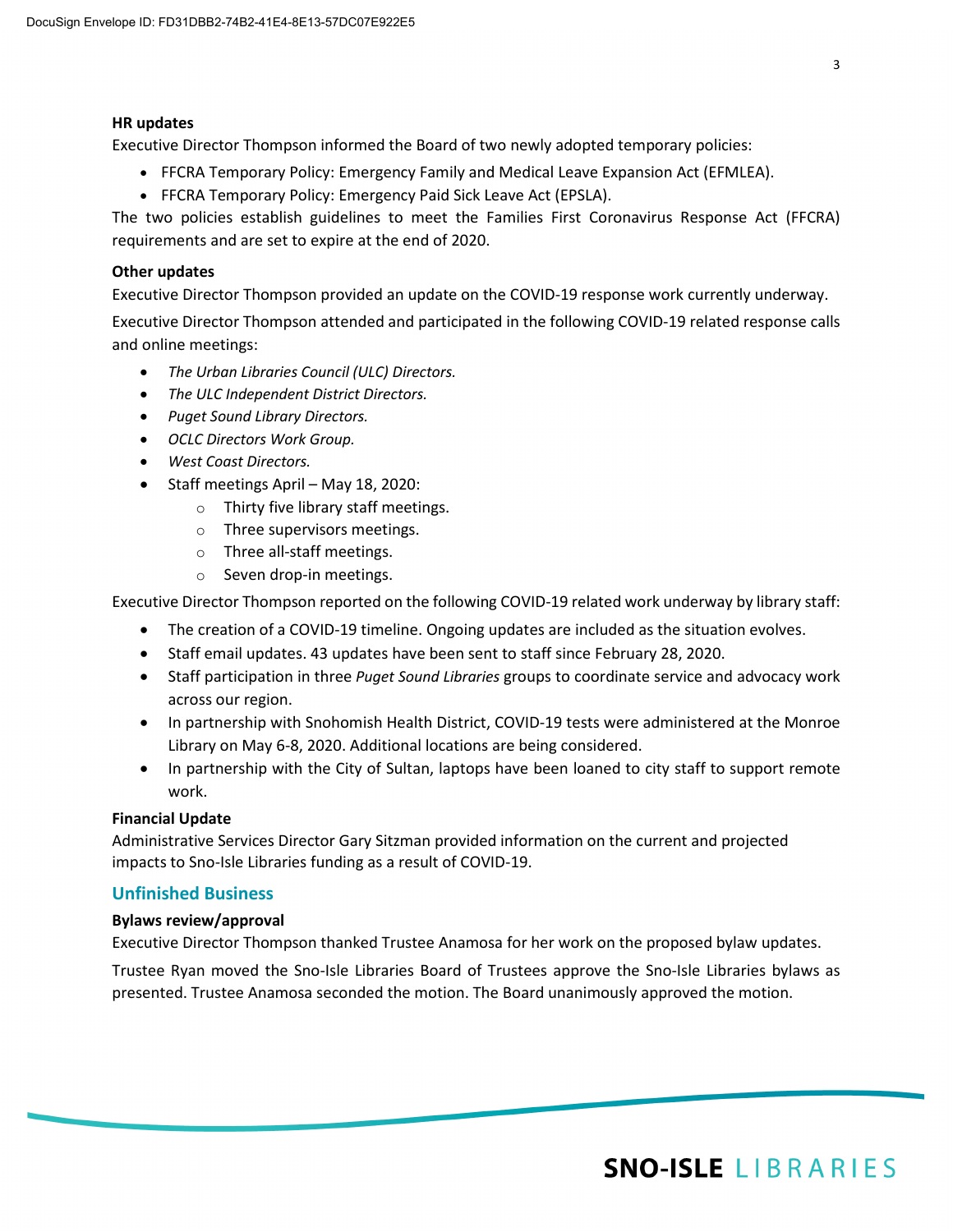#### **New Business**

#### **Resolution 20-01**

Trustee Smith moved the Sno-Isle Libraries Board of Trustees approve Resolution 20-01 affirming employee "paid administrative leave" during covid-19 emergency declaration. Trustee Kostick seconded the motion. The Board unanimously approved the motion.

#### **President, Trustee COmmittees, and Foundation Representative reports**

#### **President's report**

#### **i) Executive Director review process**

President Munguia led a discussion regarding the Executive Director review process for 2020. The Board agreed to proceed with a standard review for 2020.

#### **ii) Trustee Handbook review in June**

Executive Director Thompson informed the Board of proposed updates to the Trustee Handbook.

#### **iii) Trustee Appointment – 2021**

Executive Director Thompson informed the Board of upcoming new Trustee appointment work. Additional information will be provided at the June Board meeting.

#### **iv) Board of Trustees retreat – follow-up discussion**

The Board discussed board meeting presentations requested during the February 1, 2020 Board retreat. Some changes are being made in response to the COVID-19 pandemic.

#### **Foundation Board Representative**

Trustee Olson shared the Foundation Board's appreciation for the article in *My Edmonds News "*Libraries will follow governor's plan for reopening, Sno-Isle executive director says" and the response to a letter to the editor, also in *My Edmonds News,* by Trustee Kostick.

The Foundation is fundraising for the *Opportunity Fund* which will provide internet hotspots, Chromebooks, and books for underserved children. Goal is to raise \$250,000 and there is a \$10,000 matching grant in place.

Trustee Olson reported on the Foundation's newly adopted strategic framework. The framework is the end result of the Foundation Board's work with Altruist Partners.

#### **Announcements and Comments**

There were no announcements or comments.

### **Executive Session**

There was no executive session.

#### **Adjournment**

President Munguia adjourned the meeting at 6:20 p.m.